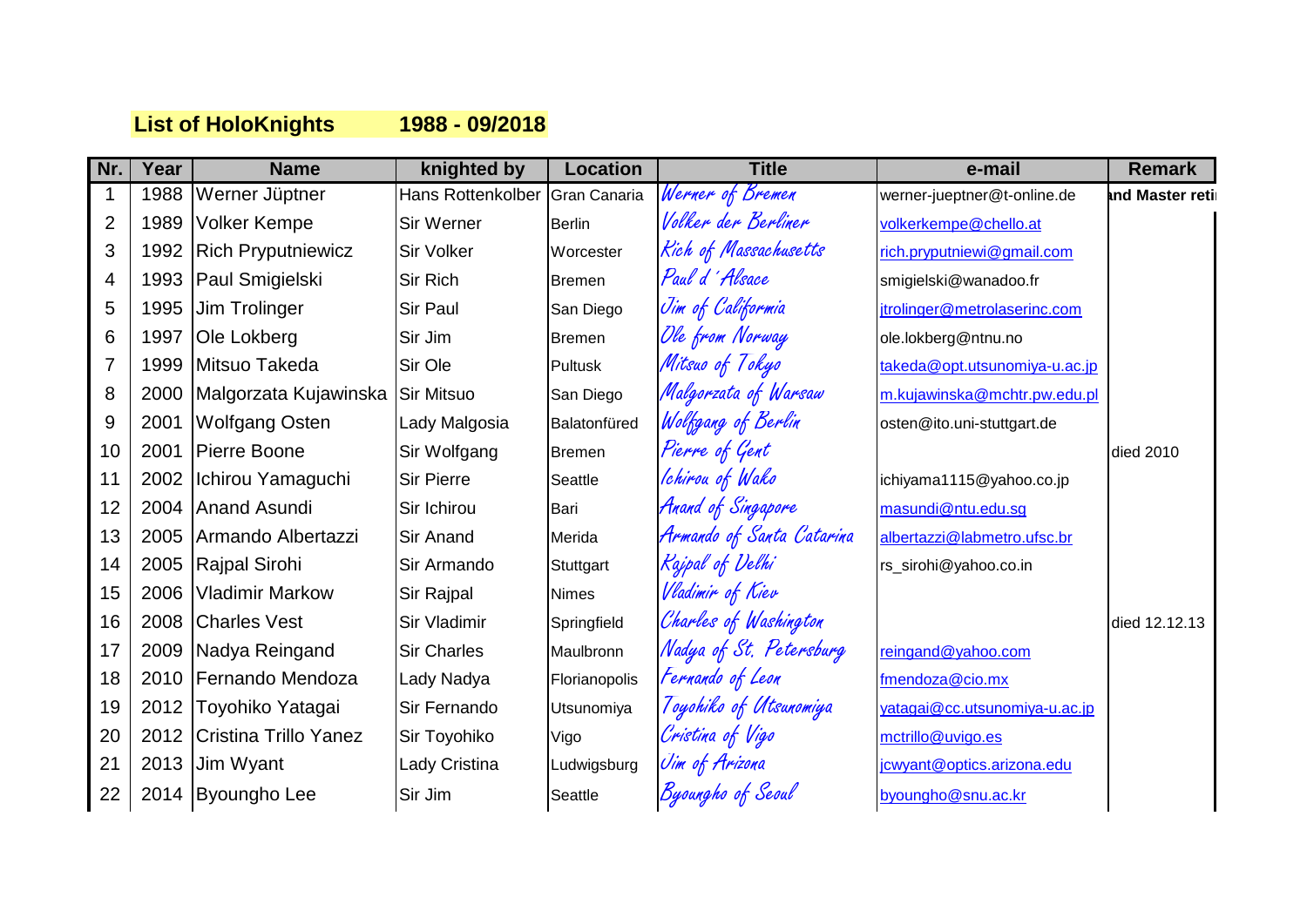| 23 |      | 2015 Pietro Ferraro | Sir Byoungho     | Munich     | Pietro di Napoli                  | pietro.ferraro@cnr.it        |
|----|------|---------------------|------------------|------------|-----------------------------------|------------------------------|
| 24 |      | 2016 Peter de Groot | Cavaliere Pietro | Heidelberg | Peter from Middlefield            | peter.degroot@ametek.com     |
| 25 |      | 2017 Guohai Situ    | Sir Peter        |            | Hohenbeilstein Guokai of Shanghai | ghsitu@siom.ac.cn            |
| 26 | 2017 | Fugene Arthurs      | Sir Jim          |            | Hohenbeilstein Eugene of Belfast  | eugene@spie.org              |
| 27 |      | 2018 Pascal Picart  | Sir Guohai       |            | Janow Podlaski Pascal of Le Mans  | Pascal.Picart@univ-lemans.fr |
|    |      |                     |                  |            |                                   |                              |
|    |      |                     |                  |            |                                   |                              |
|    |      |                     |                  |            |                                   |                              |